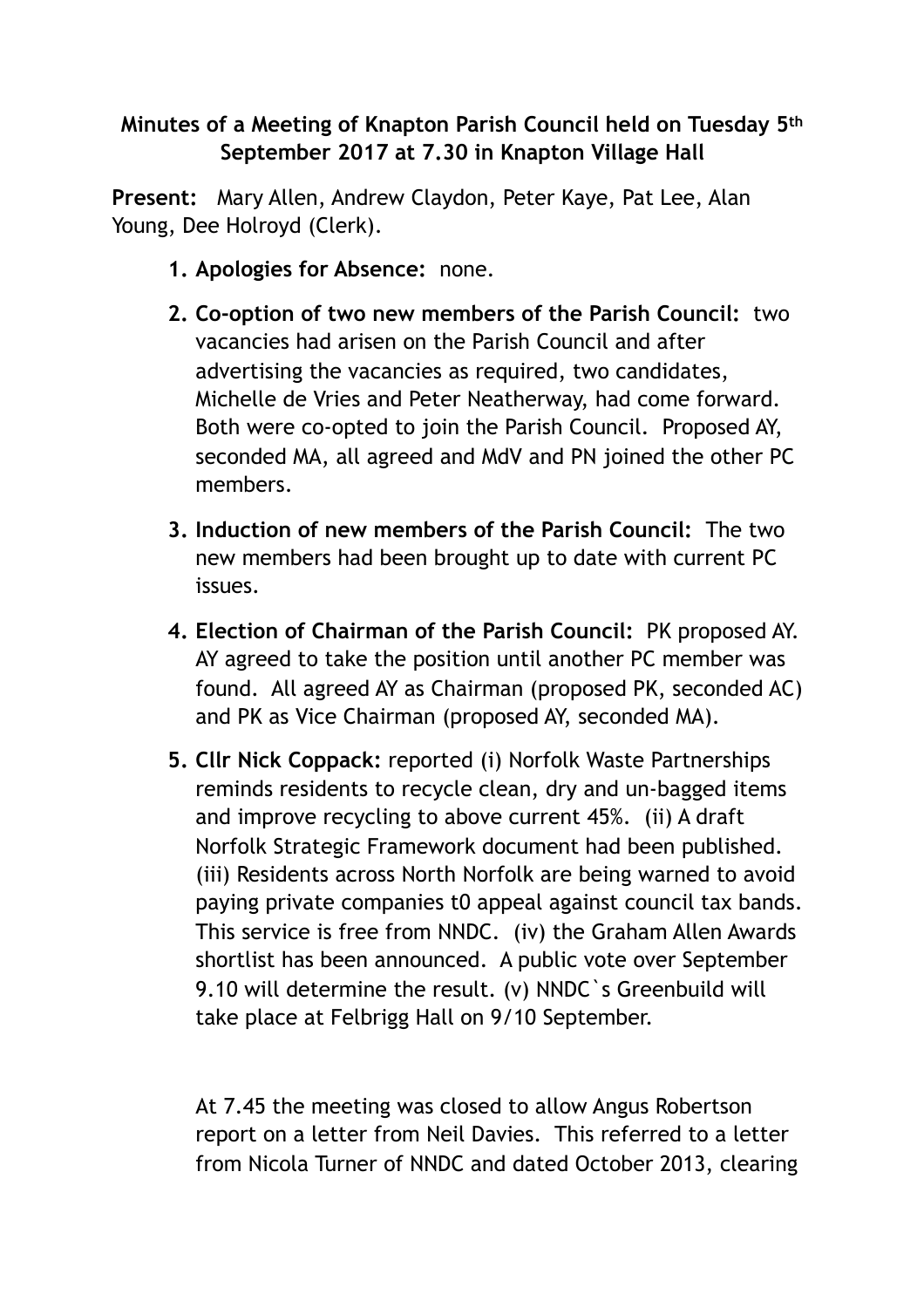stating an undertaking by NNDC to register part of the land off School Close as a village green. (This would depend on whether the Victory Housing Trust planning application for developing the whole field was successful).

1.

 This coupled with subsequent affirmation from NNDC`s January Development Committee meeting, would seem to provide a strong case for questioning NNDC again on this matter.

The meeting re-opened at 7.50pmn.

- **6. Minutes of the previous meeting of 4th July 2017:** were agreed, proposed PK, seconded MA.
- **7. Matters arising:** (i) Neighbourhood Watch was under way thanks to Georgina Neatherway. (ii) Path to Mundesley required a bigger machine to cut back rough grass, this would widen the path and allow cutting with the smaller machine available. DH to ask Steve Hammond whether he could do this. The PC had agreed to keep the path cut for a two year period.
- **8. Finance:** The clerk reported a current credit balance of £3727. Cheque for £391.70 clerk (two months` salary plus two months office expenses plus £25 repayment for Chairman`s leaving present) was agreed and signed. The budget for the following year would be discussed at the meeting to be held at the end of October. Following the retirement of Sue Wilkins, a third member of the PC was needed to become a signatory. AC agreed to do this.
- **9. Knapton Village Hall:** There were three alternatives: (i) to continue using the present village hall. This would always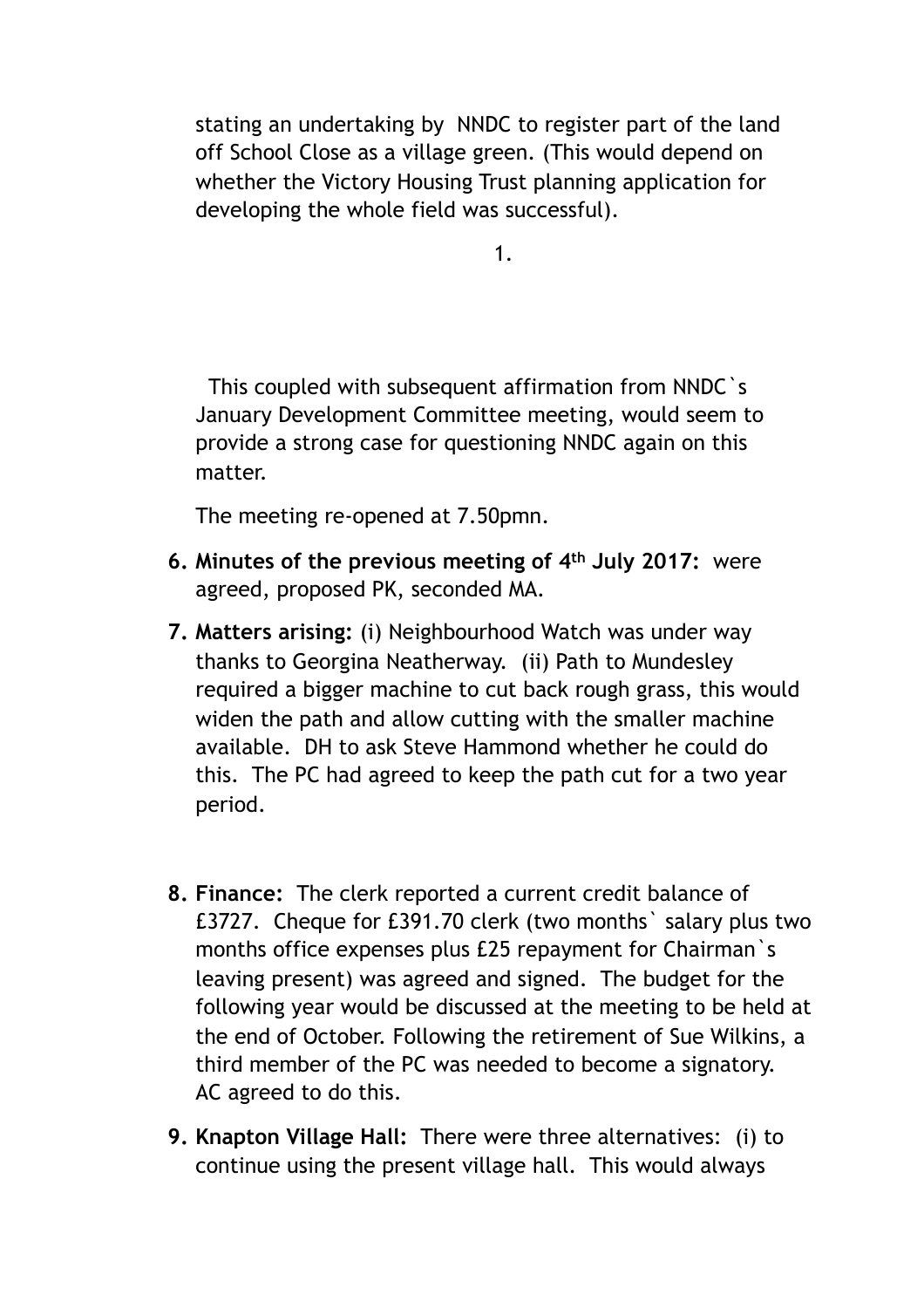belong to the church who would grant a long (50 year) lease to enable fundraising to take place. MA reported that the village hall finances were now in a healthy state. Money needs to be spent on the hall and there was concern that it would not be used enough to justify this. AY reminded the meeting that the car park may taken back by NNDC . MdV pointed out that a few enthusiastic people could increase the use of the hall, but it was felt that (a) there were not enough people in Knapton to significantly change things and (b) there are villages with very good halls in the vicinity. MA pointed out that village hall

**2.** 

 events were well attended, though Alison Glaze said the coffee morning struggled.

(ii) to take a long (99 year) lease on the Men`s Club, kindly offered by Alan Cargill, but that would require significant fund raising and an initial feasibility study (about £3000). It might be possible to demolish the Men`s Club and build a prefabricated hall. AC may not agree to this option but AY agreed to look into costing. Again, the big question was the amount of times it would be used.

(iii) for the church to sell the village hall and to build a small meeting room on the back of the church and for future functions to be held in the church which already has a small washing up and storage area and a WC.

 (iv) Madra was ruled out as a possible future venue for a village hall.

There was discussion as to whether the PC or the Village Hall Committee should be responsible for fund raising. The two should meet to discuss this. The PC, as a legal entity, can apply for funding.